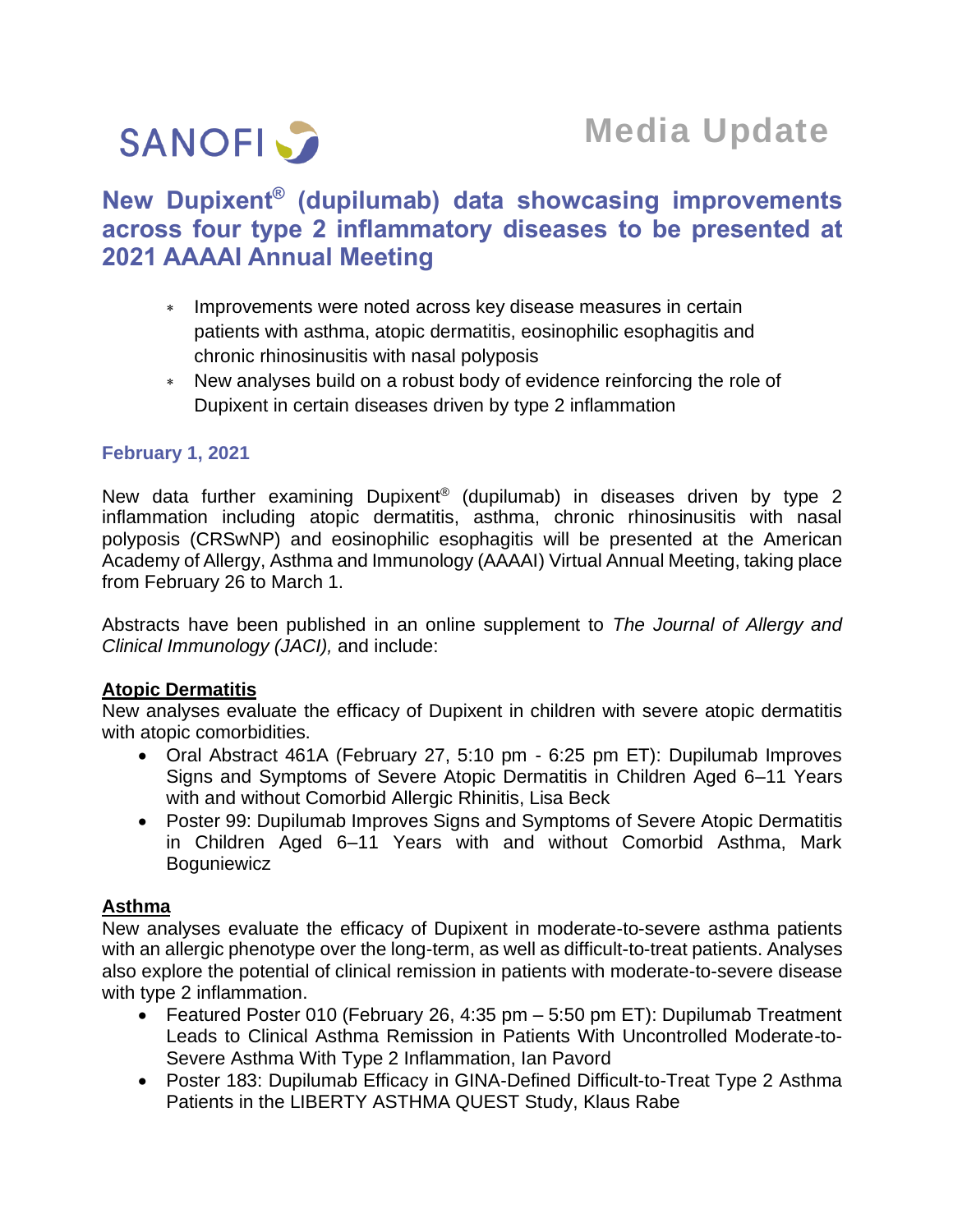• Poster 184: Long-Term Efficacy of Dupilumab in Patients With Asthma With an Allergic Phenotype Rolled Over From LIBERTY ASTHMA QUEST: LIBERTY ASTHMA TRAVERSE Study, Lawrence Sher

## **Eosinophilic Esophagitis**

New analysis further explores the impact of Dupixent on health-related quality of life (HRQoL) in patients with eosinophilic esophagitis. The use of Dupixent in eosinophilic esophagitis is currently under clinical investigation and its safety and efficacy have not been fully evaluated by any regulatory authority.

• Poster 290: Dupilumab Improves Health-Related Quality of Life (HRQoL) and Reduces Symptom Burden in Patients with Eosinophilic Esophagitis (EoE): Results From Part A of a Randomized, Placebo-Controlled Three-Part Phase 3 Study, Evan Dellon

## **Chronic Rhinosinusitis with Nasal Polyposis**

New analyses examine the burden on HRQoL in patients with severe CRSwNP, and the impact on objective and subjective disease measures with Dupixent treatment.

- Poster 423: A Responder Analysis to Demonstrate Dupilumab Treatment Effect Across Objective and Patient-Reported Subjective Endpoints For Patients With Severe Chronic Rhinosinusitis With Nasal Polyps (CRSwNP), Claus Bachert
- Poster 425: Health-Related Quality of Life Impairment Among Patients With Severe Chronic Rhinosinusitis With Nasal Polyps in the SINUS-24 Trial, Jorge Maspero

## **Cross-Indication Blood Eosinophils**

New analysis assesses the effect of Dupixent on blood eosinophils over time across approved and investigational indications.

• Poster 447: Effect of Dupilumab Treatment on Blood Eosinophil Levels in Patients With Asthma, Chronic Rhinosinusitis With Nasal Polyps (CRSwNP), Eosinophilic Esophagitis (EoE), or Atopic Dermatitis (AD), Michael Wechsler

Dupixent is a fully-human monoclonal antibody that inhibits the signaling of the interleukin-4 (IL-4) and interleukin-13 (IL-13) proteins. Data from Dupixent clinical trials have shown that IL-4 and IL-13 are key drivers of the type 2 inflammation that plays a major role in atopic dermatitis, asthma, CRSwNP, and eosinophilic esophagitis.

## **About Dupixent**

In the United States and Europe, Dupixent is approved for patients 6 years and older with moderate-to-severe atopic dermatitis, patients 12 years and older with moderate-to-severe asthma, and in adults with uncontrolled CRSwNP. Dupixent is also approved in one or more of these indications in more than 60 countries around the world and more than 200,000 patients have been treated globally.

Dupixent is intended for use under the guidance of a healthcare professional and can be given in a clinic or at home by self-administration after training by a healthcare professional. In children younger than 12 years of age, Dupixent should be administered by a caregiver.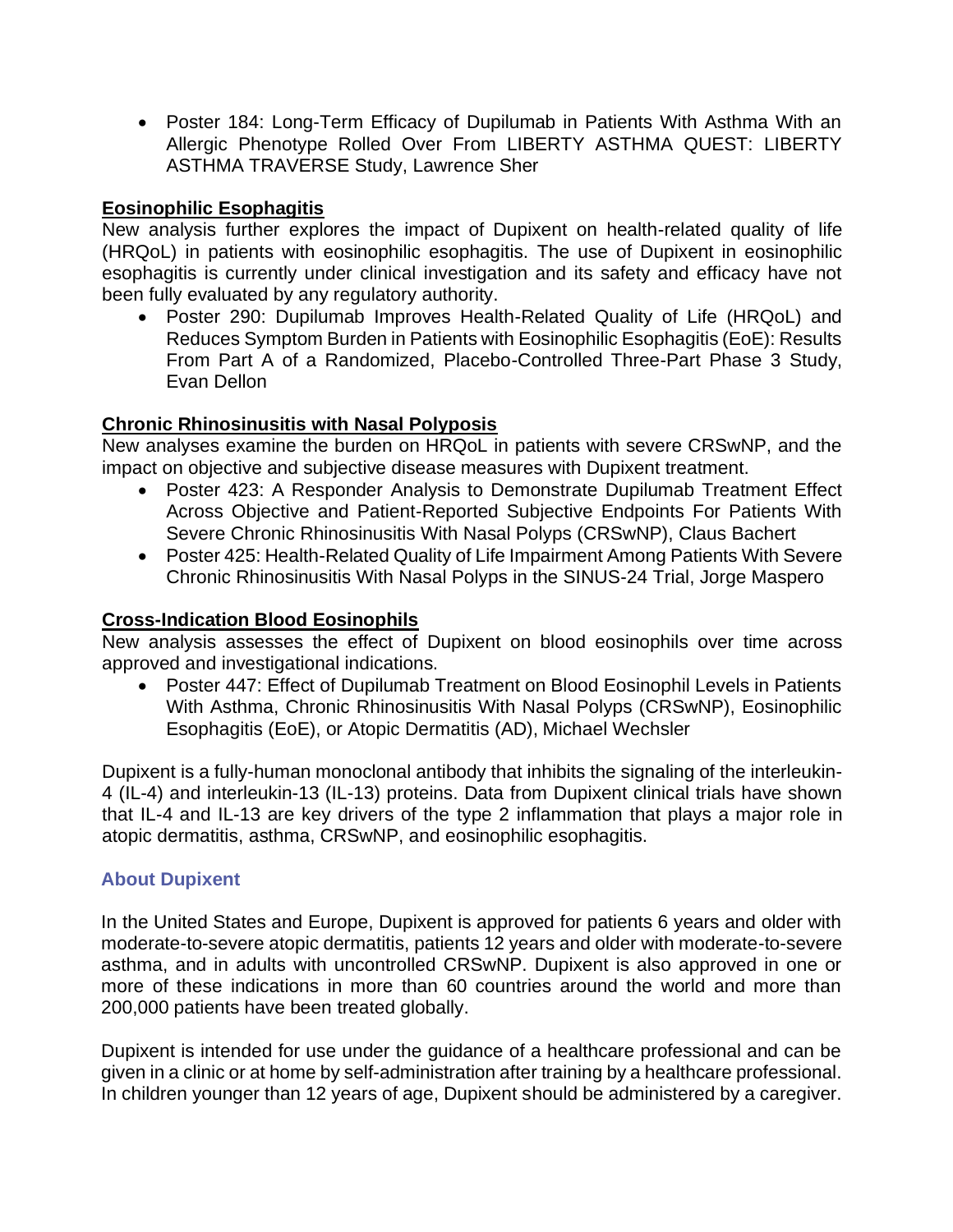### **Dupilumab Development Program**

To date, dupilumab has been studied in more than 10,000 patients across 50 clinical trials in various chronic diseases driven by type 2 inflammation.

In addition to the currently approved indications, Sanofi and Regeneron are studying dupilumab in a broad range of diseases driven by type 2 inflammation or other allergic processes, including pediatric asthma (6 to 11 years of age, Phase 3), chronic obstructive pulmonary disease with evidence of type 2 inflammation (Phase 3), pediatric atopic dermatitis (6 months to 5 years of age, Phase 3), eosinophilic esophagitis (Phase 3), bullous pemphigoid (Phase 3), prurigo nodularis (Phase 3), chronic spontaneous urticaria (Phase 3), and food and environmental allergies (Phase 2). These potential uses are investigational, and the safety and efficacy of dupilumab in these conditions have not been fully evaluated by any regulatory authority. Dupilumab is being jointly developed by Sanofi and Regeneron under a global collaboration agreement.

#### **About Regeneron**

Regeneron (NASDAQ: REGN) is a leading biotechnology company that invents life-transforming medicines for people with serious diseases. Founded and led for over 30 years by physician-scientists, our unique ability to repeatedly and consistently translate science into medicine has led to eight FDA-approved treatments and numerous product candidates in development, all of which were homegrown in our laboratories. Our medicines and pipeline are designed to help patients with eye diseases, allergic and inflammatory diseases, cancer, cardiovascular and metabolic diseases, pain, infectious diseases and rare diseases.

Regeneron is accelerating and improving the traditional drug development process through our proprietary VelociSuite<sup>®</sup> technologies, such as VelocImmune<sup>®</sup>, which uses unique genetically-humanized mice to produce optimized fully-human antibodies and bispecific antibodies, and through ambitious research initiatives such as the Regeneron Genetics Center, which is conducting one of the largest genetics sequencing efforts in the world. For additional information about the company, please visit www.regeneron.com or follow @Regeneron on Twitter.

#### **About Sanofi**

Sanofi is dedicated to supporting people through their health challenges. We are a global biopharmaceutical company focused on human health. We prevent illness with vaccines, provide innovative treatments to fight pain and ease suffering. We stand by the few who suffer from rare diseases and the millions with long-term chronic conditions.

With more than 100,000 people in 100 countries, Sanofi is transforming scientific innovation into healthcare solutions around the globe.

Sanofi, Empowering Life

**Sanofi Media Relations Contact**  Sally Bain Tel.: +1 (781) 264-1091 [Sally.Bain@sanofi.com](mailto:Sally.Bain@sanofi.com)

**Sanofi Investor Relations – Contacts Paris** Eva Schaefer-Jansen Arnaud Delepine Yvonne Naughton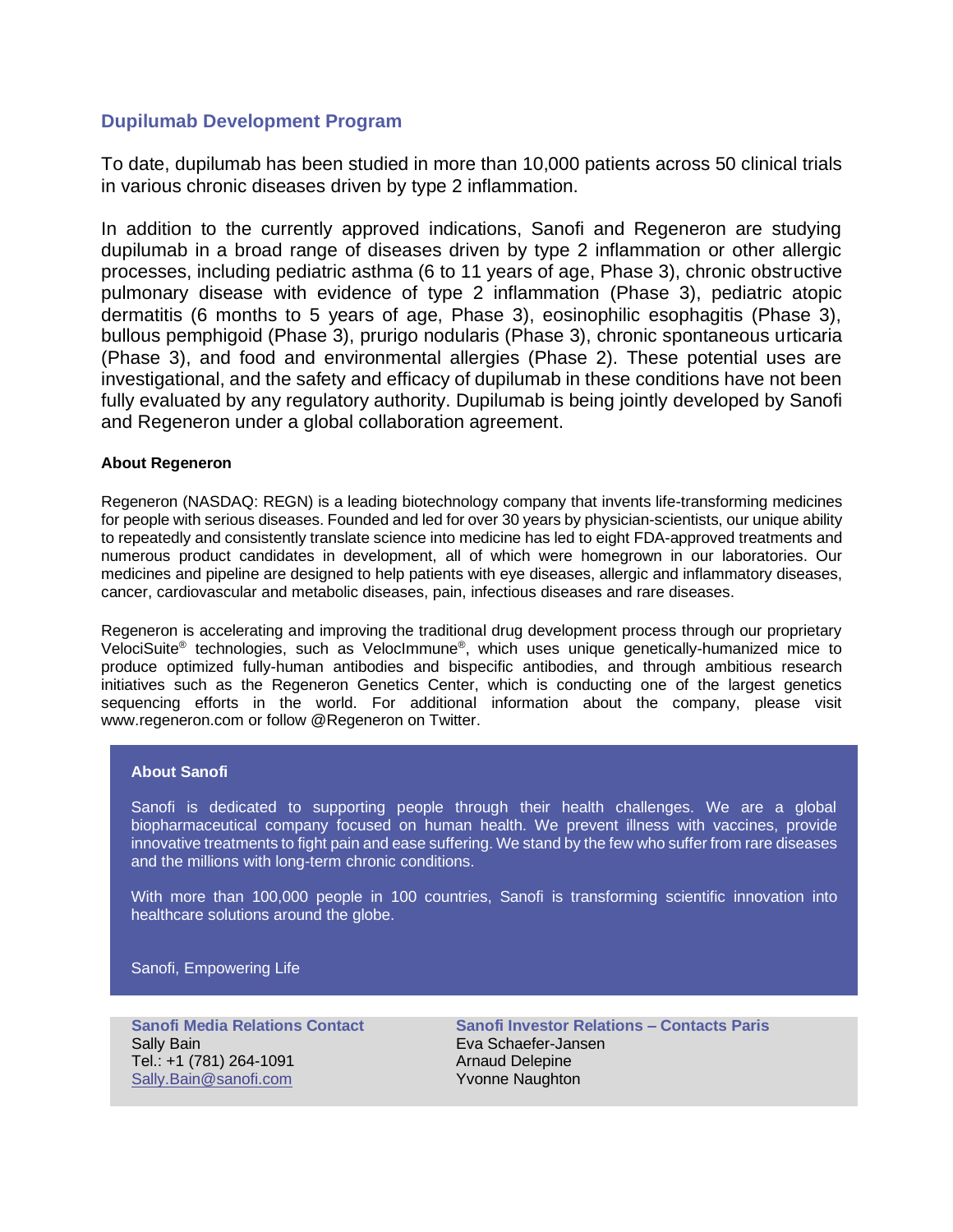#### **Sanofi Investor Relations – Contacts North America** Felix Lauscher Fara Berkowitz Suzanne Greco

**Sanofi IR main line:** Tel.: +33 (0)1 53 77 45 45 [ir@sanofi.com](mailto:ir@sanofi.com) https://www.sanofi.com/en/investors/contact

#### **Regeneron Media Relations Contact**  Sharon Chen Tel: +1 (914) 847-1546 [Sharon.Chen@regeneron.com](mailto:Hannah.Kwagh@regeneron.com)

#### **Regeneron Investor Relations Contact**  Mark Hudson Tel: +1 (914) 847-3482 [Mark.Hudson@regeneron.com](mailto:Mark.Hudson@regeneron.com)

#### *Sanofi Forward-Looking Statements*

*This press release contains forward-looking statements as defined in the Private Securities Litigation Reform Act of 1995, as amended. Forward-looking statements are statements that are not historical facts. These statements include projections and estimates regarding the marketing and other potential of the product, or regarding potential future revenues from the product. Forward-looking statements are generally identified by the words "expects", "anticipates", "believes", "intends", "estimates", "plans" and similar expressions. Although Sanofi's management believes that the expectations reflected in such forward-looking statements are reasonable, investors are cautioned that forward-looking information and statements are subject to various risks and uncertainties, many of which are difficult to predict and generally beyond the control of Sanofi, that could cause actual results and developments to differ materially from those expressed in, or implied or projected by, the forward-looking information and statements. These risks and uncertainties include among other things, unexpected regulatory actions or delays, or government*  regulation generally, that could affect the availability or commercial potential of the product, the fact that product may not be commercially successful, the uncertainties inherent in research and development, including future clinical data and analysis of *existing clinical data relating to the product, including post marketing, unexpected safety, quality or manufacturing issues, competition in general, risks associated with intellectual property and any related future litigation and the ultimate outcome of such litigation, and volatile economic and market conditions, and the impact that COVID-19 will have on us, our customers, suppliers, vendors, and other business partners, and the financial condition of any one of them, as well as on our employees and on the global economy as a whole. Any material effect of COVID-19 on any of the foregoing could also adversely impact us. This*  situation is changing rapidly and additional impacts may arise of which we are not currently aware and may exacerbate other *previously identified risks. The risks and uncertainties also include the uncertainties discussed or identified in the public filings with the SEC and the AMF made by Sanofi, including those listed under "Risk Factors" and "Cautionary Statement Regarding Forward-Looking Statements" in Sanofi's annual report on Form 20-F for the year ended December 31, 2019. Other than as required by applicable law, Sanofi does not undertake any obligation to update or revise any forward-looking information or statements.*

#### *Regeneron Forward-Looking Statements and Use of Digital Media*

*This press release includes forward-looking statements that involve risks and uncertainties relating to future events and the future performance of Regeneron Pharmaceuticals, Inc. ("Regeneron" or the "Company"), and actual events or results may differ materially from these forward-looking statements. Words such as "anticipate," "expect," "intend," "plan," "believe," "seek," "estimate," variations of such words, and similar expressions are intended to identify such forward-looking statements, although not all forward-looking statements contain these identifying words. These statements concern, and these risks and uncertainties include, among others, the impact of SARS-CoV-2 (the virus that has caused the COVID-19 pandemic) on Regeneron's business and its employees, collaborators, and suppliers and other third parties on which Regeneron relies, Regeneron's and its collaborators' ability to continue to conduct research and clinical programs, Regeneron's ability to manage its supply chain, net product sales of products marketed or otherwise commercialized by Regeneron and/or its collaborators (collectively, "Regeneron's Products"), and the global economy; the nature, timing, and possible success and therapeutic applications of Regeneron's Products and Regeneron's product candidates and research and clinical programs now underway or planned, including without limitation Dupixent® (dupilumab); the likelihood, timing, and scope of possible regulatory approval and commercial launch of Regeneron's product candidates and new indications for Regeneron's Products, such as dupilumab for the treatment of pediatric asthma, chronic obstructive pulmonary disease, pediatric atopic dermatitis, eosinophilic esophagitis, bullous pemphigoid, prurigo nodularis, chronic spontaneous urticaria, food and environmental allergies, and other potential indications; uncertainty of market acceptance and commercial success of Regeneron's Products and product candidates and the impact of studies (whether conducted by Regeneron or others and whether mandated or voluntary), including the studies discussed in this press release, on the commercial success of Regeneron's Products and product candidates; safety issues resulting from the administration of Regeneron's Products and product candidates in patients, including serious complications or side effects in connection with the use of Regeneron's Products and product candidates in clinical trials; determinations by regulatory and administrative governmental authorities which may delay or restrict Regeneron's ability to continue to develop or commercialize Regeneron's Products and product candidates; ongoing regulatory obligations and oversight impacting Regeneron's Products, research and*  clinical programs, and business, including those relating to patient privacy; the availability and extent of reimbursement of *Regeneron's Products from third-party payers, including private payer healthcare and insurance programs, health maintenance organizations, pharmacy benefit management companies, and government programs such as Medicare and Medicaid; coverage and reimbursement determinations by such payers and new policies and procedures adopted by such payers; competing drugs*